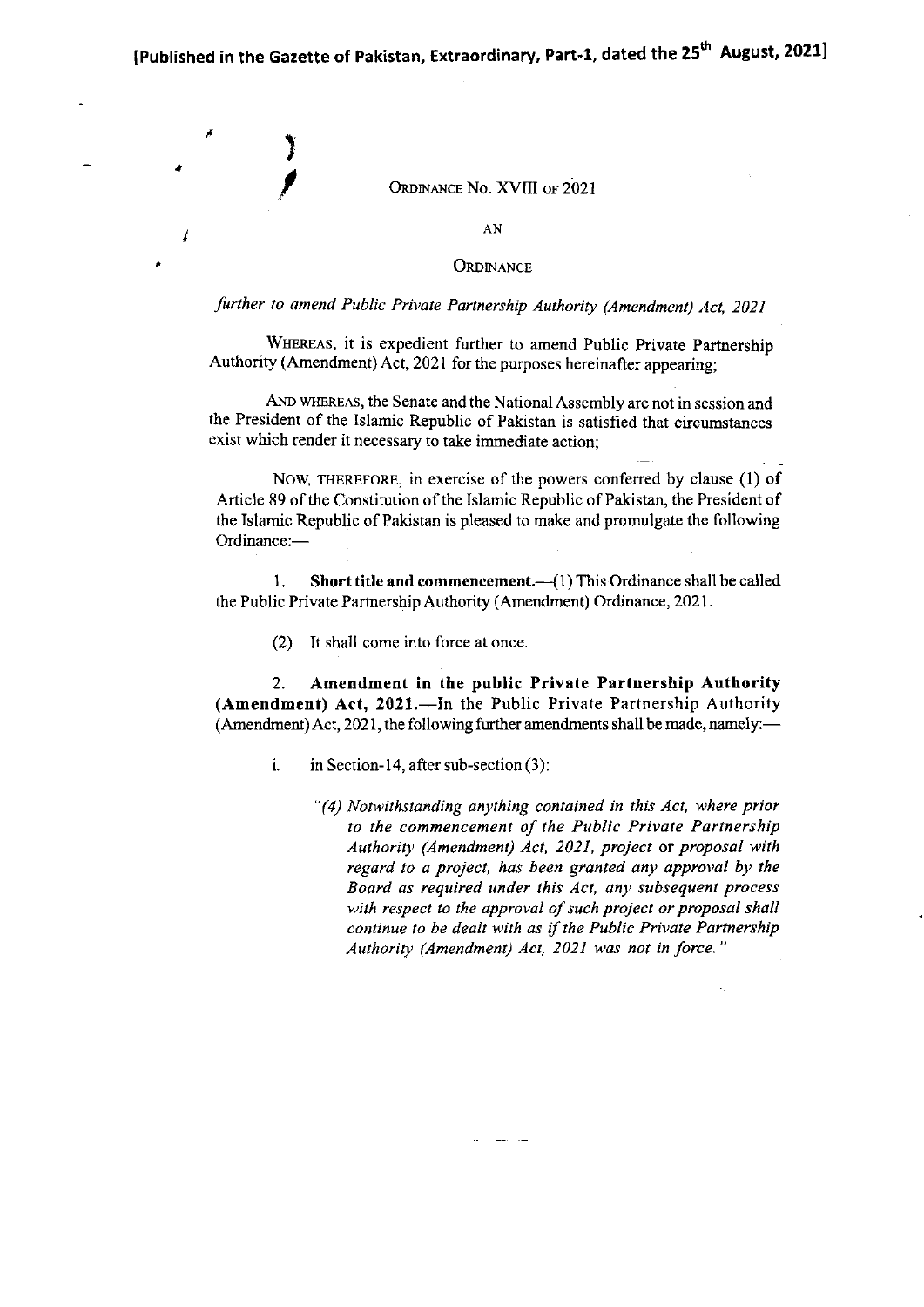#### STATEMENT OF OBJECTS AND REASONS

The Board of the Public Private Partnership Authority (the, "P3A"), in exercise of its powers conferred upon the Board under the Act 2017, approved the road infrastructure project titled "Sialkot (Sambrial)-Khairan Motorway Project by authorizing the procuring agency i.e., the National Highway Authority, to procure the project through competitive bidding under Public Procurement Rules, 2004. Meanwhile P3A Authority Amendment Act 2021 was approved. After promulgation of Amendment Act 2021, a legal question arose regarding validity of the approval process since the approval fora have changed under the Amendment Act 2021. Ministry of Law & Justice was requested to tender advice whether P3A and the procuring agency (NHA) were required to re-obtain approvals from the Public Private Partnership Working Party (P3WP) as per 2021 Amendment Act or the P3A or the procuring agency (NHA) should procure the above said project de novo.

 $2.$ Ministry of Law & Justice advised that the entire process was done as per the legal regime in force at the time and did not suffer from any infirmity on account of processing. All actions / process completed under the old legal framework may be saved by inserting a new clause in the Amendment Act 2021. The Amendment Act 2021 should have had this standard clause from inception as per the usual practice. Therefore, a provision may be added as sub-clause (4) in Section 14 of the Amendment Act 2021 as under:

 $''(4)$ Notwithstanding anything contained in this Act, where prior to the commencement of the Public Private Partnership Authority (Amendment) Act, 2021, a project or proposal with regard to a project, has been granted any approval by the Board as required under this Act, any subsequent process with respect to the approval of such project or proposal shall continue to be dealt with as if the Public Private Partnership Authority (Amendment) Act, 2021 was not in force."

Award of strategic projects of national importance including "Sialkot (Sambrial)-Khairan 3. Motorway Project" in PPP mode is being delayed due to the legal issues arisen after notification of the Amendment Act 2021. The insertion of the 'Saving' clause mentioned above is, therefore, urgently required.

Asad Umar)

Minister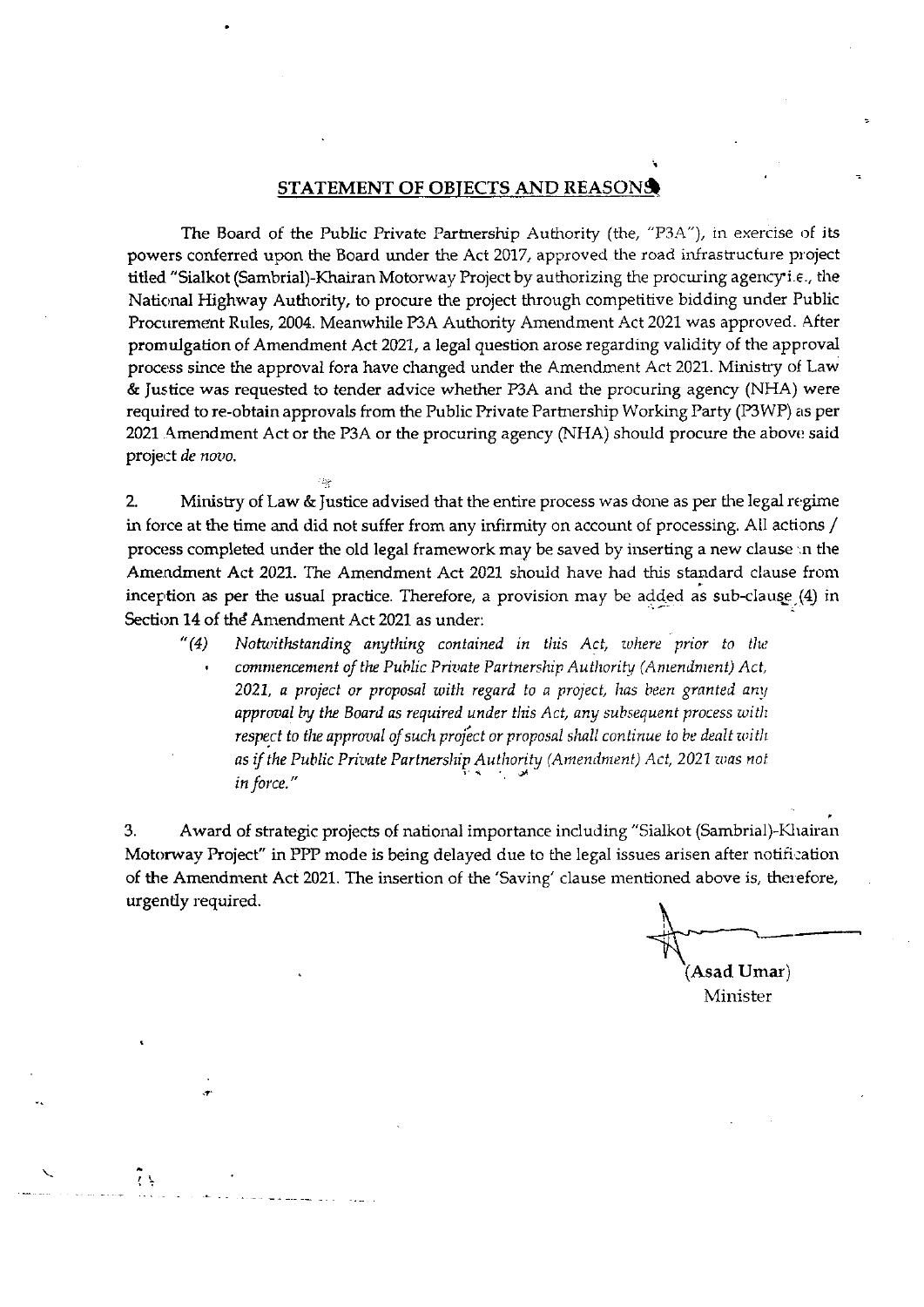[جریده پاکستان،غیر معمولی،حصہ اول،مور حہ ۲۵اگست ۲۰۲۱ میں شائع ہوا]

# آرڈینٹس نمبر ۱۸مجر پیا۲۰۲ ء سرکاری تھی شراکتی اتھارٹی (ترمیمی)ایکٹ،۲۰۲۱ءمیں مزید ترمیم کرنے کا آرڈینٹس ہر گاہ کہ ،بیقرین مصلحت ہے کہ بعد ازیں ظاہر ہونے والی اغراض کے لیے سرکاری نجی شراکتی اتھار ٹی (ترميمي)ا يكث،٢٠٢١ء ميں مزيد ترميم كى جائے؟ اور چونکہ، سینیٹ اورقو می آسمبلی کےاحلاس نہیں ہور ہے ہیں اورصد رمملکت اسلامی جمہوریہ پا کستان کواظمینان حاصل ہے کہا یسے حالات موجود ہیں جن کی بناء پرفوری کارر دائی کرناضروری ہوگیاہے؛ لہٰذا،اب،اسلامی جمہور ریہ پاکستان کے دستور کے آرٹریل ۸۹ کی شق (ا) کی رو سے حاصل شدہ اختیارات کو استعال کرتے ہوئے ،صدرمملکت اسلامی جمہوریہ پاکستان نے حسب ذیل آرڈ بینس دسمع اور جاری کیا ہے :۔ م**ختصر عنوان اورآغازنغاذ:۔** (۱) پ<sub>ی</sub>آرڈیننس سرکاری ٹجی شراکتی ات<sub>قار</sub>ٹی (ترمیمی) آرڈیننس، ا۲۰۲۱ء کے نام سے موسوم ہوگا۔ (۲) بی<sup>ع</sup> الفورنافذ العمل ہوگا۔ **َ ٢۔ مرکاری ٹچی شراکتی اتھارٹی (ترمیمی)ا یکٹ ٢٠٢١ءمیں ترمیم:۔** سرکاری نجی شراکتی اقار ٹی (ترمیمی)ا یکٹ ۲۰۲۱ءمیں بھسب ذیل مزیدترامیم وضع کی جائمیں گی بھنی ۔۔ (اڈل) دفعۂ۱۳میں،ذیلی دفعہ(۳)کے بعد: ''(۴) اس ایکٹ میں شامل کسی امر کے بادھف، جہاں سرکاری ٹجی شراکتی اتھارٹی (ترمیمی )ا یکٹ،۲۰۲۱ء کےآغاز نفاذ سےقبل ، پروجیکٹ پا پر دجیکٹ کی نسبت تجویز کو، بورڈ کی جانب سے کوئی منظوری عطاء کی گئی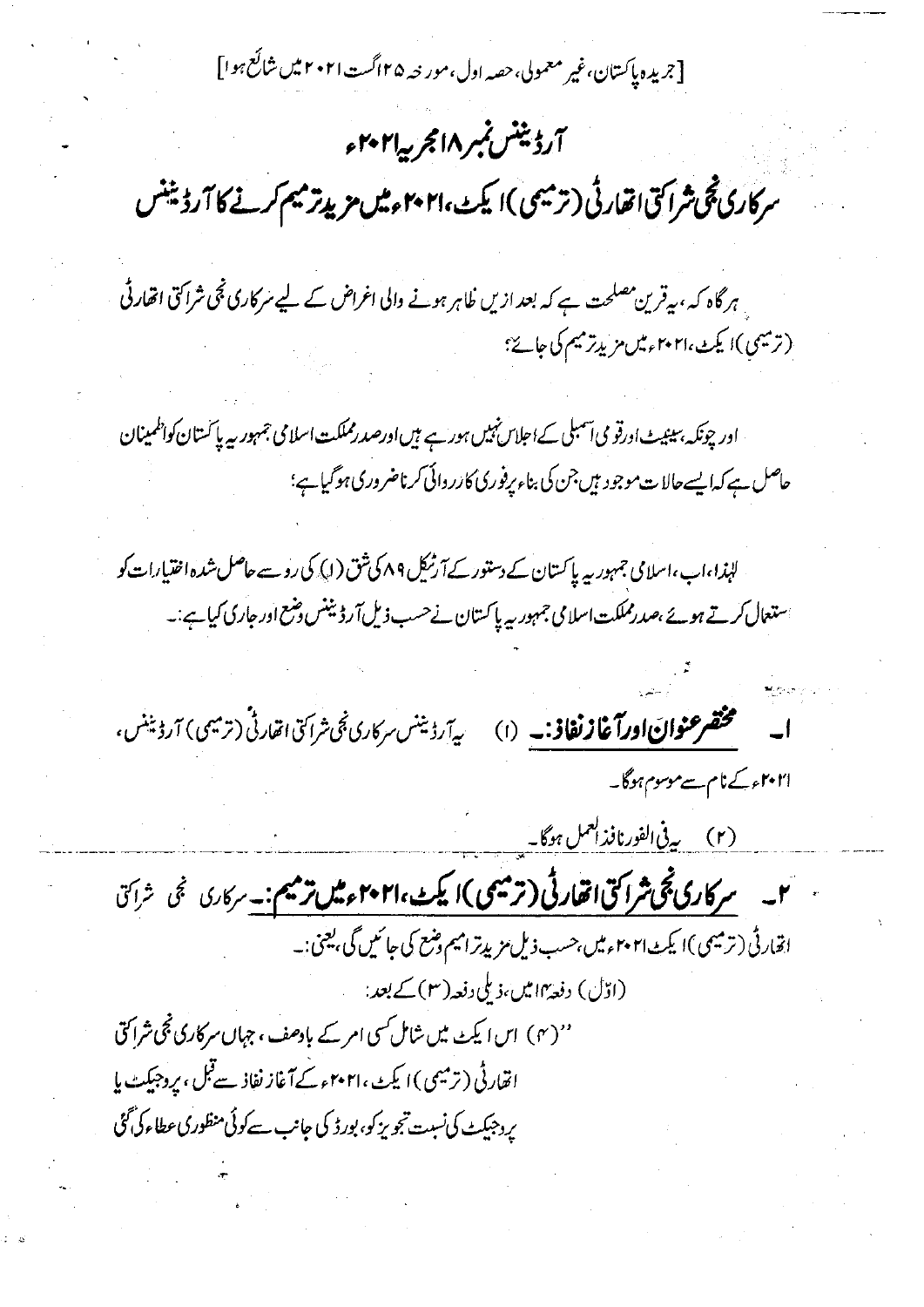ہوجیسا کہاںا یکٹ کےتحت متقاضی ہو،تو مذکورہ پروجیکٹ پاتجویز کی منظوری کی نسبت کوئی بھی مابعد قانو نی کارروائی، بدستورنمٹائی جائے گی گویا که سرکاری نجی شراکتی اتھارٹی (ترمیمی) ایکٹ ، ۲۰۲۱ ء نافذالعمل نهقايب

## بيإن اغراض دوجوه

命し歩

سر کاری نجی شر اکتی اتھار ٹی (the P3A) کے پورڈنے ایکٹ،2017ء کے تحت تفویض شدہ اختیارت کو بروۓ کار لاتے ہوئے روڈ انفراسٹر کچر پر اجیکٹ بعنوان "سالکوٹ (سمبٹریال )۔ کھاریاں موٹروے پر اجیکٹ کے حصول کے ادارے یعنی نیشنل ہائی وے اتھار ٹی کو مجاز بناتے ہوئے منظوری دی کہ وہ سر کاری ٹجی حصول انضباطی قواعد ،2004ء کے تحت مسابقتی بولی کے ذریعے مذکورہ پراجیکٹ کا حصول کرے۔اسی دوران پی 3اے اتھار ٹی ترمیمی ایکٹ 2021ء کی منظوری ہوئی۔ ترمیمی ایکٹ، 2021ء کے آغاز نفاذ کے بعد منظوری کے عمل کے جواز سے متعلق ایک قانونی سوال پیدا ہوا کیونکہ ترمیمی ایکٹ، 2021ء کے تحت منظوری کا فورم تبدیل ہو گیا۔ وزارت قانون وانصاف۔سے مشورہ طلب کیاگیا کہ آیا پی 3اے اور حصول کے ادارے ( این انچ اے ) کو سر کاری نجی شراکتی ور کنگ پارٹی ( پی ۳ڑبلیو پی ) سے از سر نو منظوریاں لیناہوں گی عبیہا کہ ترمیمی ایکٹ ، 2021ء میں مندرج ہے یا پی 3اے پاحصول کے ادارے (این ابچ اے ) کو مذکورہ بالا پراجیکٹ نئے سرے سے حاصل کرنا ' چاہیے.

(۲) دزارت قانون وانصاف کامشورہ تھا کہ مذکورہ سارے کا ساراعمل اس وقت نافذ العمل قانونی طریق کار کے مطابق انجام دیاً گیااور عمل کاری کے ضمن میں کوئی نقص واقع نہیں ہوا۔ سابقہ قانونی طریقہ کار کے تحت انجام پانے والے تمام اقد امات رعمل کو ترمیمی ایکٹ، 2021ءمیں ایک نئی شق شامل کرے استثناء دیاجاسکتاہے۔ مذکورہ ترمیمی ایکٹ،2021ءمیں پہ معیاری شق معمول کے طریقہ کے مطابق آغاز نفاذ سے ہونی چاہیے تھی۔ چنانچہ ترمیمی ایکٹ، 2021ء کی دفعہ 14 میں درج ذیل ذیلی شق (4) کا اضافہ کر دیا جائے؛